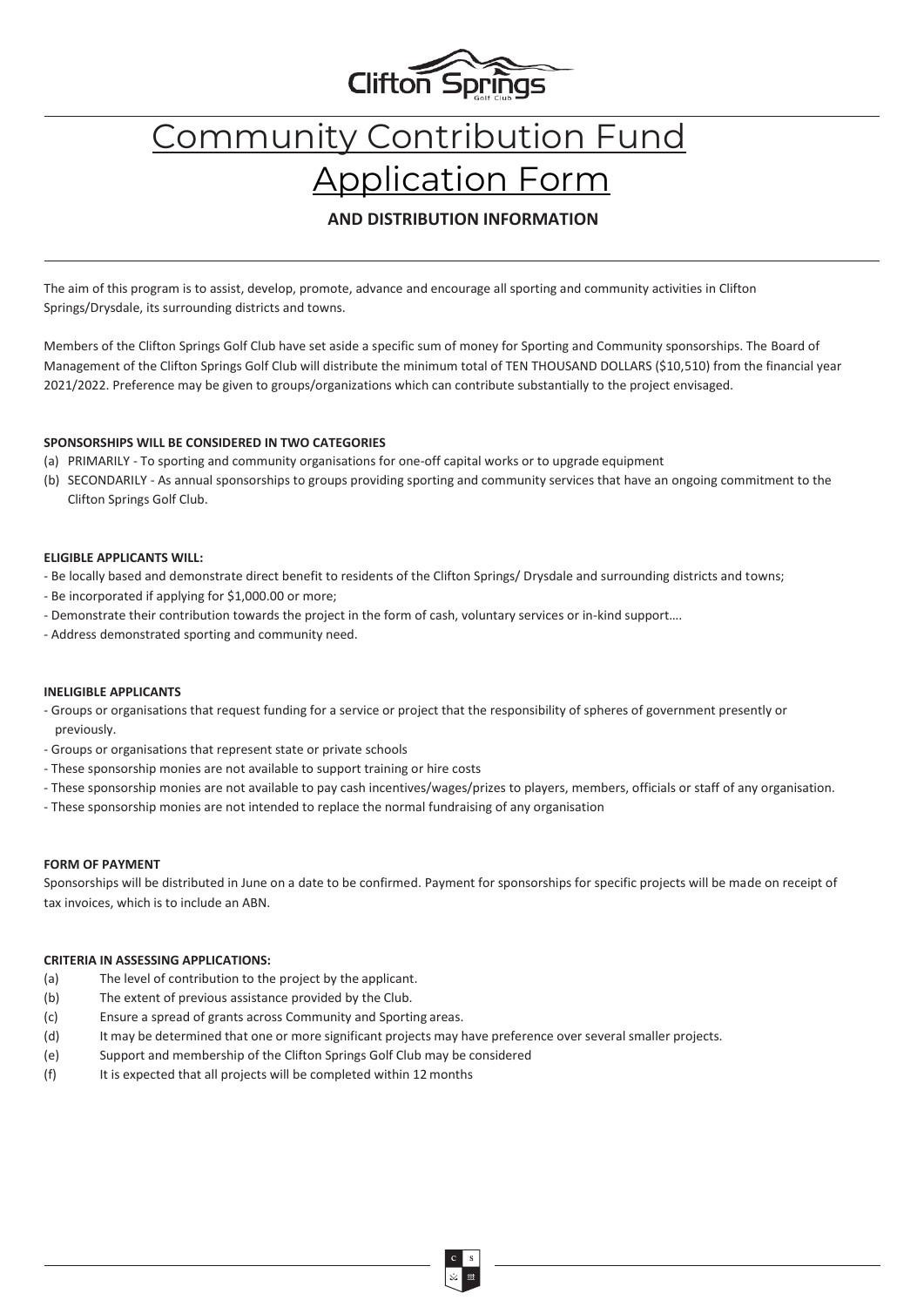

# Community Contribution Fund Application Form

### **AND DISTRIBUTION INFORMATION**

#### **ACCOUNTABILITY**

All organisations applying for sponsorships will be required to:

- (a) Submit to the Clifton Springs Golf Club, on the form that will be provided if your application is successful, a signed statement of completion of the funded project. It would be appreciated if you could supply digital photographic evidence of the completed project.
- (b) Directly link our website to yours and note the Clifton Springs Golf Club as a sponsor
- (c) Promote the Clifton Springs Golf Club through your members encouraging them to become members of the Clifton Springs Golf Club.
- (d) Display a provided sign in an appropriate and prominent position with the organisation for 12months
- (e) Submit their annual report including financial statements and will be required to submit a statement regarding expenditure of the sponsorship.

#### **NOTIFICATION OF THE OUTCOME**

Following the allocation of sponsorships and distributions, applicants will be advised in writing of the outcome of their application. Successful applicants will be invited to a presentation at The Clifton Springs Golf Club on Friday 15 July 2022, where the funds will be presented.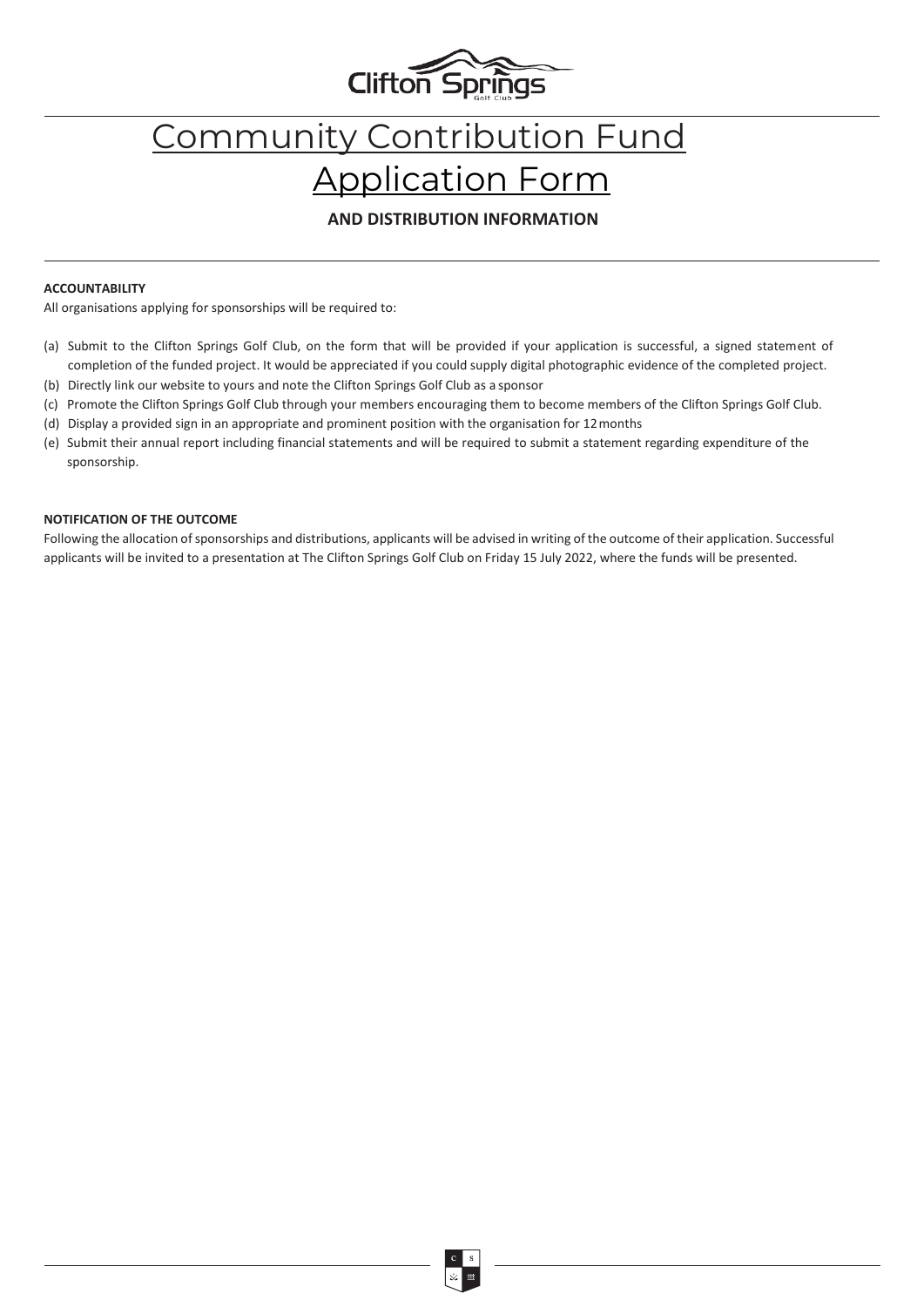

## Community Contribution Fund Application Form

This form to be completed and lodged at the Club by 5.00pm Friday 24th June, 2022 addressed to:

| POST:<br><b>CSGC Manger</b><br>P.O Box 197<br>Drysdale Vic 3222 | <b>EMAIL:</b><br>manager@cliftonspringsgolfclub.com.au    |                                                                                                                                                                                                                                     |  |
|-----------------------------------------------------------------|-----------------------------------------------------------|-------------------------------------------------------------------------------------------------------------------------------------------------------------------------------------------------------------------------------------|--|
|                                                                 |                                                           | Group/Organisation: example and a state of the state of the state of the state of the state of the state of the                                                                                                                     |  |
|                                                                 |                                                           |                                                                                                                                                                                                                                     |  |
|                                                                 |                                                           |                                                                                                                                                                                                                                     |  |
|                                                                 |                                                           |                                                                                                                                                                                                                                     |  |
|                                                                 |                                                           | Website address: <u>www.community.community.community.com</u>                                                                                                                                                                       |  |
|                                                                 |                                                           | Phone No. B/H: <u>International Account</u> Communication of the United States of the United States of the United States of the United States of the United States of the United States of the United States of the United States o |  |
| Position Held:                                                  | <u> 1989 - Johann Barnett, fransk politiker (d. 1989)</u> |                                                                                                                                                                                                                                     |  |
|                                                                 |                                                           |                                                                                                                                                                                                                                     |  |
|                                                                 |                                                           |                                                                                                                                                                                                                                     |  |
|                                                                 |                                                           |                                                                                                                                                                                                                                     |  |
| Number of Members:                                              |                                                           |                                                                                                                                                                                                                                     |  |
|                                                                 |                                                           |                                                                                                                                                                                                                                     |  |
| Are you registered for GST<br>Please provide your ABN:          | Yes / No                                                  | <u> 1980 - Andrea Andrew Maria (h. 1980).</u>                                                                                                                                                                                       |  |
|                                                                 |                                                           |                                                                                                                                                                                                                                     |  |
|                                                                 |                                                           | Aims and Objectives of organisation/group as per articles or constitution: ___________________________________                                                                                                                      |  |
|                                                                 |                                                           |                                                                                                                                                                                                                                     |  |
|                                                                 |                                                           |                                                                                                                                                                                                                                     |  |